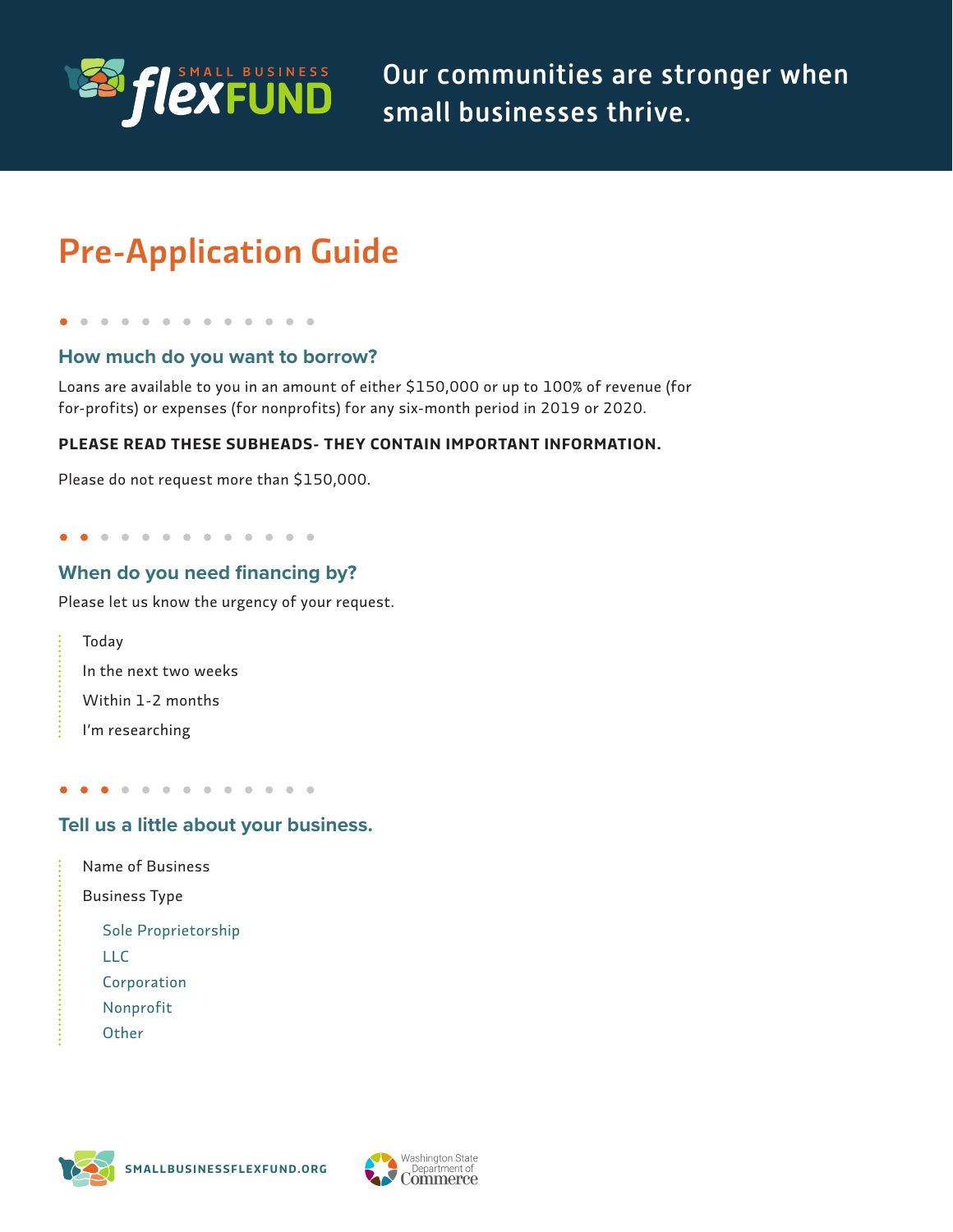. . . . . . . . . . . . . .

### **Tell us a little about your business. (continued...)**

| <b>Business Industry</b>                |                                         |
|-----------------------------------------|-----------------------------------------|
| <b>Accommodation &amp; Food Service</b> | Manufacturing                           |
| Agriculture                             | Mining                                  |
| <b>Business Services</b>                | <b>Professional Services</b>            |
| Construction                            | <b>Real Estate</b>                      |
| Dentists/Physicians                     | Restaurant                              |
| <b>Educational Serivces</b>             | Retail                                  |
| Finance & Insurance                     | <b>Transportation &amp; Warehousing</b> |
| Gas Stations & Convenience Stores       | <b>Utilities</b>                        |
| Healthcare & Social Assistance          | <b>Waste Management</b>                 |
| <b>Hotels</b>                           | Wholesale Trade                         |
| <b>Information Technology</b>           | Other                                   |
| Landlord                                |                                         |
|                                         |                                         |

Time in Business

--------------

- Startup
- Less than 1 Year
- 1 2 Years
- 2 3 Years
- 3+ Years

 $\vdots$ 

ł

#### $\bullet$  $\bullet$  $\bullet$

#### **Where is your business located?**

The main office or headquarters for the business must be located in Washington State to be eligible.

Business Address Business Address Line 2 City State Zip Code



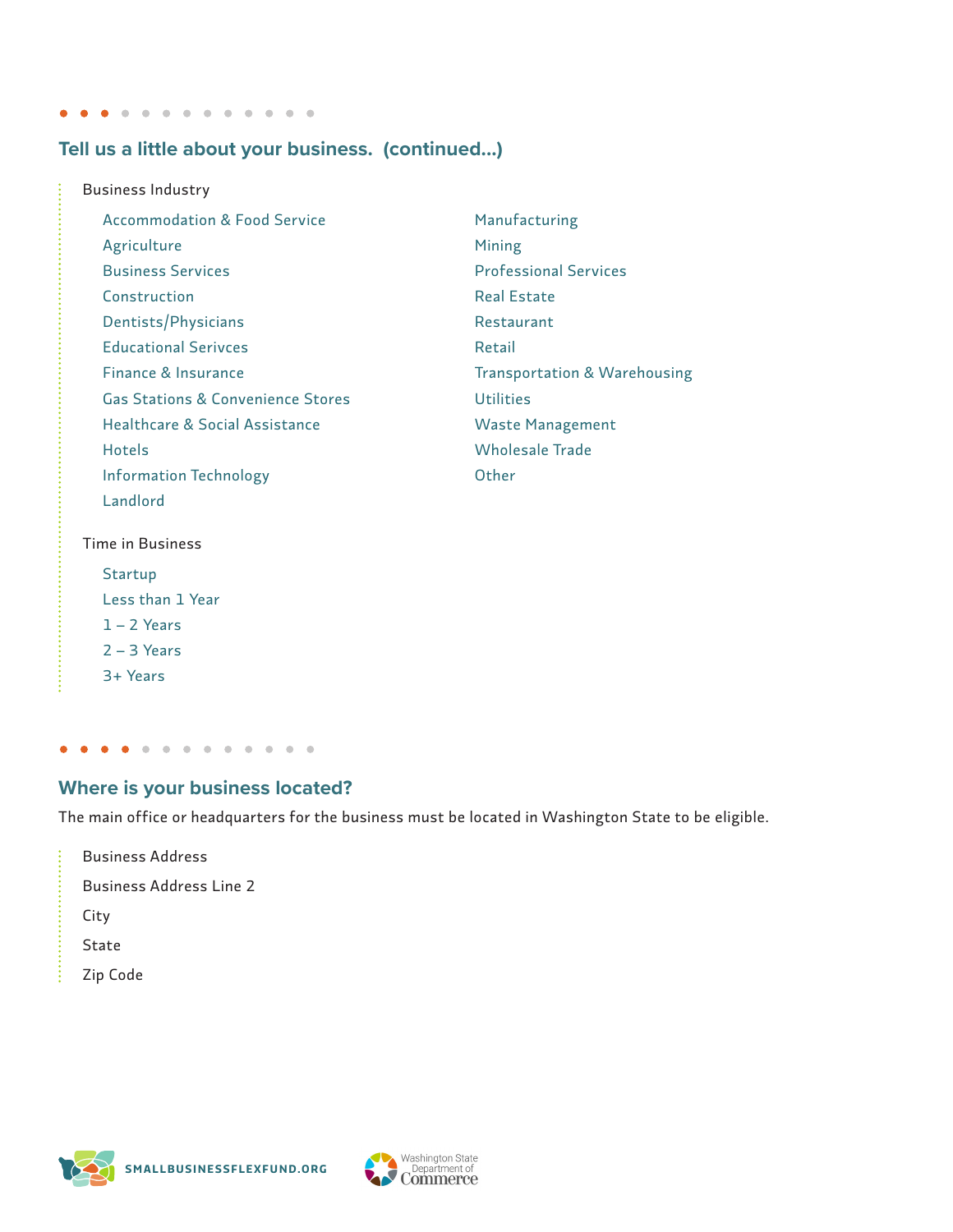. . . . . . .  $\bullet$  $\sim$ 

#### **How should we reach you?**

The online application should be completed and submitted by the owner of the business with the largest ownership interest. Any owner with more than 20% ownership will be required to attest to the information.

| First Name                                  |
|---------------------------------------------|
| Last Name                                   |
| Email                                       |
| Phone                                       |
| How would you like to be contacted?         |
| Email                                       |
| Phone                                       |
| What time would you prefer to be contacted? |
| Morning                                     |
| Afternoon                                   |
| <b>Evening</b>                              |

#### **What was your total revenue last year?**

. . . . . . . . . .

Applicants must have realized gross annual revenues of less than \$3 million per year.

Less than \$100,000 \$100,000 –\$250,000 \$250,000 –\$500,000 \$500,000 – \$1 million \$1 million – \$5 million More than \$5 million

. . . . . . . . .  $\bullet$ 

### **Did you earn a profit in 2019?**

| f. |  |
|----|--|
|    |  |

.........

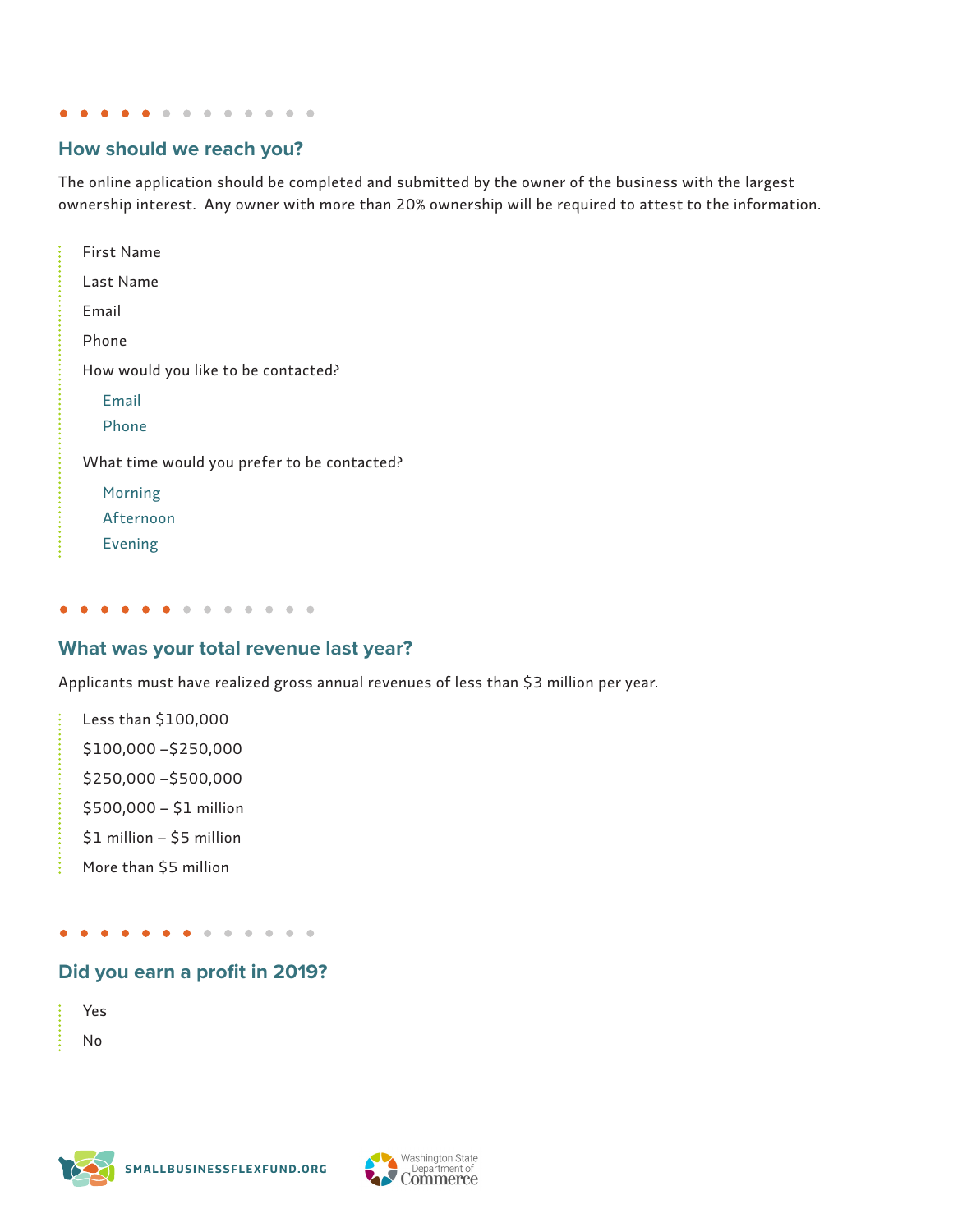. . . . . . . . . .

#### **What was your annual net profit last year?**

Enter annual net profit and select continue.

 $\begin{array}{cccccccccccccc} \bullet & \bullet & \bullet & \bullet & \bullet & \bullet & \bullet & \bullet & \bullet \end{array}$  $\bullet$ 

#### **I need a few more details about your business.**

Applicants must employ 50 or fewer full-time equivalent (FTE) employees.

Number of full-time employees Prior bankruptcies No prior bankruptcies 1 prior bankruptcy 2 or more prior bankruptcies

#### $\alpha$  .

#### **Do you have collateral to support the loan?**

 No specific collateral is required to be eligible (e.g., you do not need to have access to any specific real estate or equipment). Please note that your lender may file a blanket first or second lien on business assets to be filed by the community lender and any owners with more than 20% ownership must sign a personal guarantee.

| Commercial Real Estate     | <b>Furniture &amp; Fixtures</b> |
|----------------------------|---------------------------------|
| Residential Real Estate    | Vehicle                         |
| Inventory                  | Used Equipment/Machinery        |
| Accounts Receivable        | Vacant Land                     |
| Cash                       | Leasehold Improvements          |
| <b>Investment Accounts</b> | Others                          |
| New Equipment/Machinery    | None                            |

. . . . . . .  $\sim$  $\bullet$ 

#### **How much revenue do you expect to make this year?**

Your total expected business income.

| Less than \$100,000   | $$500,000 - $1$ million   |
|-----------------------|---------------------------|
| $$100,000 - $250,000$ | \$1 million - \$5 million |
| \$250,000 - \$500,000 | More than \$5 million     |